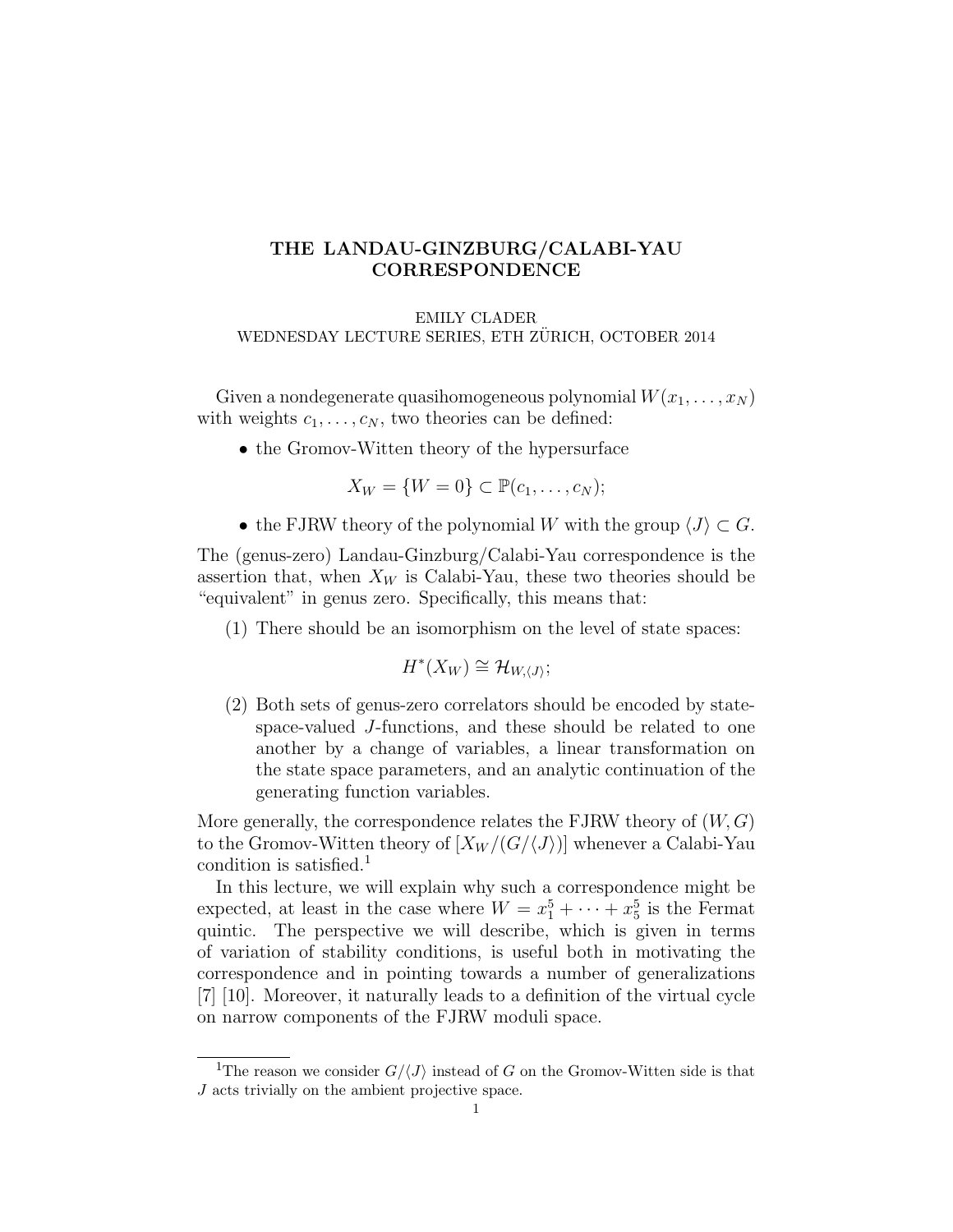#### 1. The state space correspondence for the quintic

Let  $W = x_1^5 + \cdots + x_5^5$ . To understand why the state spaces of FJRW theory and Gromov-Witten theory might be related to one another in this case, consider an action of  $\mathbb{C}^*$  on  $\mathbb{C}^5 \times \mathbb{C}$  by

$$
\lambda(x_1,\ldots,x_5)=(\lambda x_1,\ldots,\lambda x_5,\lambda^{-5}p).
$$

The quotient  $(\mathbb{C}^5 \times \mathbb{C})/\mathbb{C}^*$  is non-separated, but it admits two maximal separated subquotients:<sup>2</sup>

• Restricting to the locus where  $(x_1, \ldots, x_5) \neq 0$  yields the quotient

$$
\frac{(\mathbb{C}^5 \setminus \{0\}) \times \mathbb{C}}{\mathbb{C}^*},
$$

which is the total space of the bundle  $\mathcal{O}_{\mathbb{P}^4}(-5)$ .

• Restricting to the locus where  $p \neq 0$  yields the quotient

$$
\frac{\mathbb{C}^5 \times (\mathbb{C} \setminus \{0\})}{\mathbb{C}^*}.
$$

Rescaling the p-coordinate to 1 shows this to be the orbifold  $[\mathbb{C}^5/\mathbb{Z}_5]$ .

The polynomial

$$
W(x_1, \ldots, x_5, p) = pW(x_1, \ldots, x_5)
$$

gives a well-defined map out of either of these quotients. By definition,

$$
\mathcal{H}_{W,J}=H^*_{CR}([\mathbb{C}^5/\mathbb{Z}_5],W^{+\infty}),
$$

since  $J \cong \mathbb{Z}_5$ . On the other hand, deformation-retracting the fibers of  $\mathcal{O}_{\mathbb{P}^4}(-5)$  shows that

$$
H^*(\mathcal{O}_{\mathbb{P}^4}(-5),W^{+\infty})\cong H^*(\mathbb{P}^4,\mathbb{P}^4\setminus X_W)\cong H^*(X_W),
$$

where the second step follows from the Thom isomorphism.

Thus, the state spaces of FJRW theory and Gromov-Witten theory arise in completely analogous ways. In fact, this observation can be leveraged, with the help of a number of exact sequences, to prove that the two state spaces are isomorphic [6] [4].

<sup>&</sup>lt;sup>2</sup>In the language of geometric invariant theory, these are the GIT quotients associated to characters  $\theta : \mathbb{C}^* \to \mathbb{C}^*$  given by  $\theta(\lambda) = \lambda^d$ , and the two possibilities correspond to  $d > 0$  or  $d < 0$ .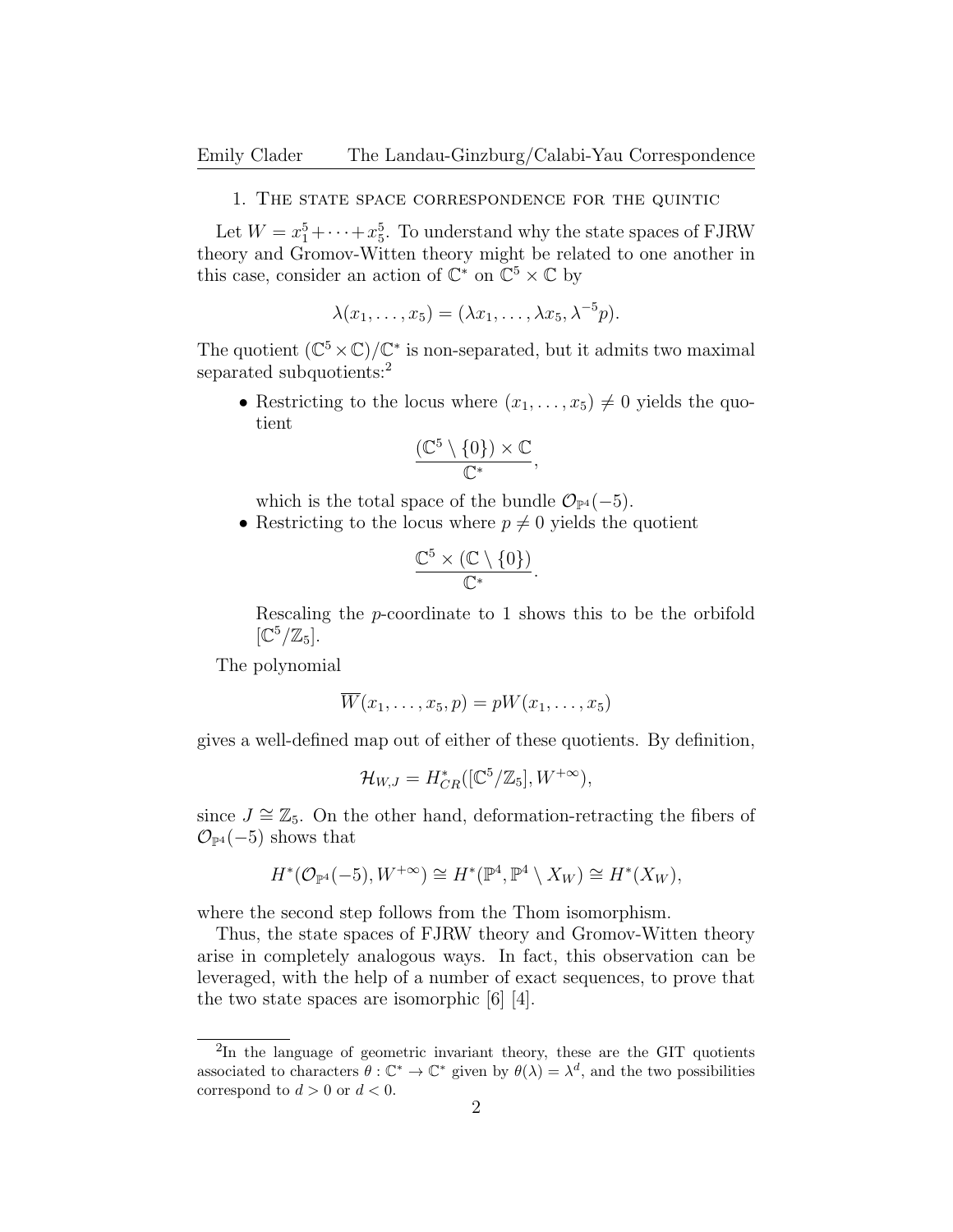### 2. The virtual cycles for the quintic

The moduli space for the FJRW theory of the quintic (with the group  $\langle J \rangle = \mathbb{Z}_5$ ) is

$$
\mathcal{W}_{g,n} = \{ (C, x_1, \dots, x_n; L; \varphi) \mid \varphi : L^{\otimes 5} \cong \omega_{C, \log} \}.
$$

(The restriction to the group  $\langle J \rangle$  forces the five line bundles associated to the variables of W to be isomorphic.) We would like to mimic the ideas of the previous section to explain why this might be related to the moduli space of stable maps to the quintic  $X_W = \{W = 0\} \subset \mathbb{P}^4$ . Thus, we will begin with a larger but badly-behaved space, in which the two moduli spaces can be seen to sit as substacks by imposing two different stability conditions.

Let us first explain the procedure in the case where  $n = 0$ . In this case, the larger moduli space is

$$
\mathfrak{S}_{g,0,\beta} = \{ (C, L, s_1, \dots, s_5, p) \mid s_i \in H^0(L), \ p \in H^0(P) \},
$$

where  $\beta = \deg(L)$  and the line bundle P is defined by

$$
P := L^{\otimes -5} \otimes \omega_C.
$$

This is a non-separated Artin stack, but inside of it we can find two separated Deligne-Mumford substacks by imposing a stability and nondegeneracy condition either on  $s_1, \ldots, s_5$  or on p:

• Let  $\mathcal{D}_{g,0,\beta}^{CY} \subset \mathfrak{S}_{g,0,\beta}$  be the locus where  $s_1,\ldots,s_5$  define a stable map  $f: C \to \mathbb{P}^4$ . That is, we require that these sections have no common vanishing, and that  $L^{\otimes 3} \otimes \omega_{C,\text{log}}$  is ample. Then

$$
\mathcal{D}_{g,0,\beta}^{CY} = \{ (C, f: C \to \mathbb{P}^4, p) \mid p \in H^0(f^*\mathcal{O}(-5) \otimes \omega_{C,\log}) \}.
$$

• Let  $\mathcal{D}_{g,0,\beta}^{LG} \subset \mathfrak{S}_{g,0,\beta}$  be the locus where p defines a stable map  $C \to \mathbb{P}^0 = \{ \bullet \}.$  This means that p is nowhere vanishing, so it gives an isomporphism  $P \cong \mathcal{O}_C$ . Hence:

$$
\mathcal{D}_{g,0,\beta}^{LG} = \{ (C, L, s_1, \ldots, s_5, \varphi) \mid s_i \in H^0(L), \varphi : L^{\otimes 5} \cong \omega_{C,\log} \}.
$$

The two stacks  $\mathcal{D}_{g,0,\beta}^{CY/LG}$  admit analogous perfect obstruction theories

$$
\mathbb{E}^{\bullet}=R^{\bullet}\pi_{*}(\mathcal{L}^{\oplus 5}\oplus \mathcal{P})
$$

relative to the moduli space of stable curves equipped with a line bundle L of degree  $\beta$ . Here, L is the universal line bundle on the universal curve  $\pi: \mathcal{C} \to \mathcal{D}_{g,0,\beta}^{CY/LG}$ , and  $\mathcal{P} = \mathcal{L}^{\otimes -5} \otimes \omega_{\pi}$ . We will not prove that this indeed gives a perfect obstruction theory in each case; however, the intuition is that deformations of  $(C, L, s_1, \ldots, s_5, p)$  relative to  $(C, L)$ are given by sections of  $L^{\oplus 5} \oplus P$ .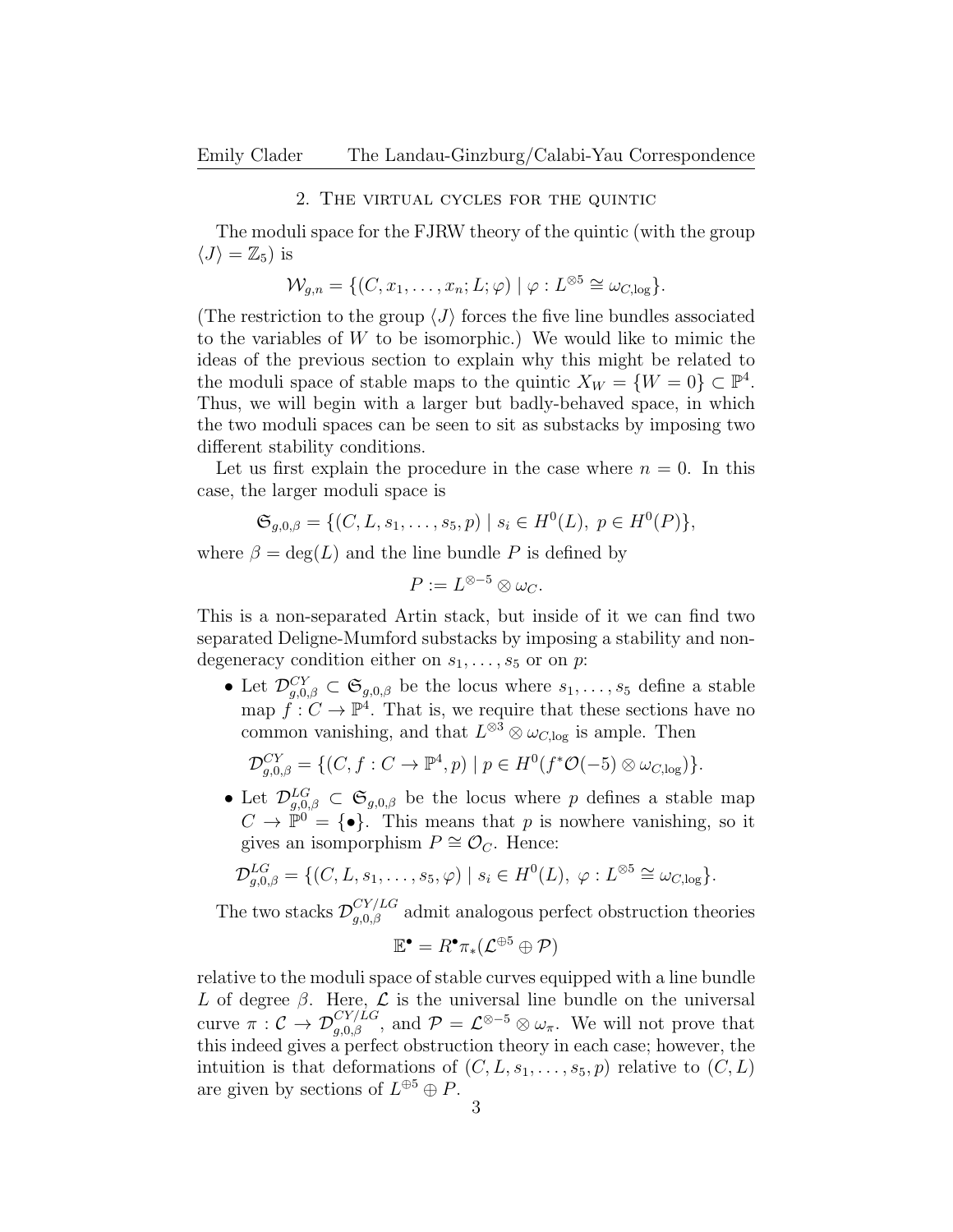Define a homomorphism

$$
\sigma: R^1\pi_*({\mathcal L}^{\oplus 5} \oplus {\mathcal P}) \to {\mathcal O}_{\mathcal{D}^{CY/LG}_{g,0,\beta}},
$$

over either of the moduli spaces  $\mathcal{D}_{g,0,\beta}^{CY/LG}$  as follows: The fiber of  $\sigma$  over a point  $(C, L, s_1, \ldots, s_5, p)$  is the homomorphism

$$
\sigma|_{(C,L,s_1,\ldots,s_5,p)}:H^1(L)^{\oplus 5}\oplus H^1(P)\to\mathbb{C}
$$

$$
(t_1,\ldots,t_5,u)\mapsto \sum_{i=1}^5\frac{\partial \overline{W}}{\partial x_i}(s_1,\ldots,s_5,p)\cdot t_i+\frac{\partial \overline{W}}{\partial p}(s_1,\ldots,s_5,p)\cdot u.
$$

Here, as before,  $\overline{W}(x_1, ..., x_5, p) = p \cdot (x_1^5 + ... + x_5^5)$ .

It is worth checking that  $\sigma$  is well-defined. For example,

$$
(1) \qquad \frac{\partial W}{\partial p}(s_1,\ldots,s_5,p) \in H^0(L^{\otimes 5}) = H^1(L^{\otimes -5} \otimes \omega_C)^{\vee} = H^1(P)^{\vee},
$$

so pairing this with  $u$  indeed gives an element of  $\mathbb{C}$ .

Homomorphisms like  $\sigma$ , from the obstruction sheaf to the structure sheaf of a moduli stack, are referred to as **cosections**.<sup>3</sup> The crucial fact about cosections is the following result of Kiem-Li [8]:

**Theorem 2.0.1.** Let  $\overline{\mathcal{M}}$  be a Deligne-Mumford stack endowed with a perfect obstruction theory. Suppose that there exists a cosection

$$
\sigma: \mathcal{O}b_{\overline{\mathcal{M}}}\to \mathcal{O}_{\overline{\mathcal{M}}}
$$

that is surjective on an open set  $U \subset \overline{\mathcal{M}}$ . Then  $\overline{\mathcal{M}}$  has a "localized" virtual cycle"

$$
[\overline{\mathcal{M}}]^{vir}_{\sigma,loc} \in A_*(\overline{\mathcal{M}} \setminus U).
$$

This cycle enjoys the usual properties of virtual cycles, and pushes forward to the usual virtual cycle of  $\overline{\mathcal{M}}$  under the inclusion.

The locus  $\mathcal{M} \setminus U$  on which  $\sigma$  is not surjective is known as the **de**generacy locus of the cosection. In our case, the degeneracy locus depends on which of the two moduli stacks we are working with:

• An element  $(C, L, s_1, \ldots, s_5, p) \in \mathcal{D}_{g,0,\beta}^{CY}$  lies in the degeneracy locus of  $\sigma$  if

$$
\sum_{i=1}^{5} \frac{\partial \overline{W}}{\partial x_i}(s_1,\ldots,s_5,p) \cdot t_i + \frac{\partial \overline{W}}{\partial p}(s_1,\ldots,s_5,p) \cdot u = 0.
$$

<sup>&</sup>lt;sup>3</sup>To be precise, the homomorphism  $\sigma$  defined above is not yet a cosection, since its domain is a relative rather than an absolute obstruction sheaf. However, the absolute obstruction sheaf is a quotient of the relative obstruction sheaf, and one can check that  $\sigma$  descends to this quotient.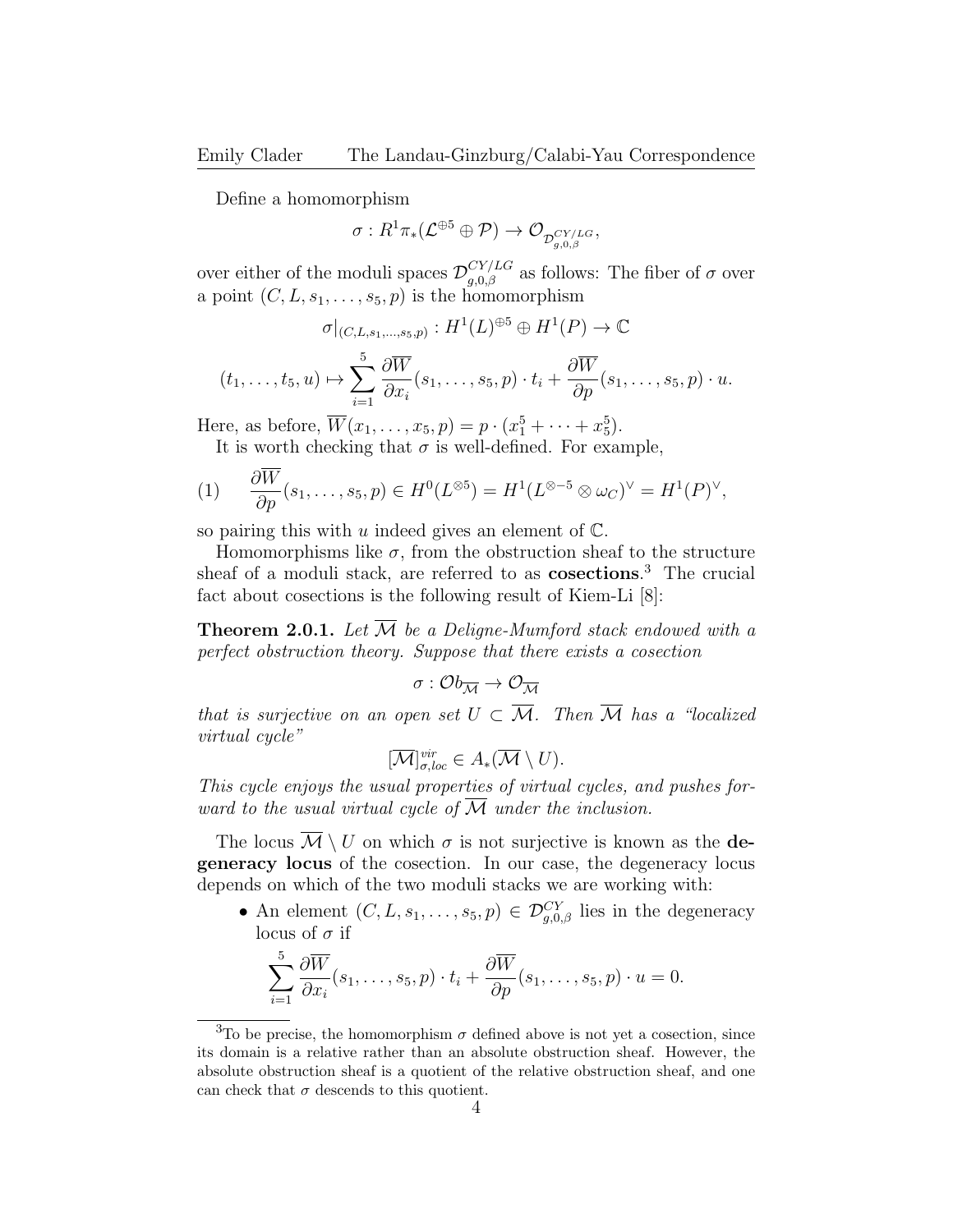for all  $t_1, \ldots, t_5, u$ . This forces that

$$
\frac{\partial \overline{W}}{\partial p}(s_1,\ldots,s_5,p)=s_1^5+\cdots+s_5^5=0,
$$

so in other words, the map  $f: C \to \mathbb{P}^4$  induced by  $s_1, \ldots, s_5$ lands in the quintic hypersurface  $X_W$ . Furthermore, we must have

$$
\frac{\partial \overline{W}}{\partial x_i}(s_1,\ldots,s_5,p) = 5p \cdot s_i^4 = 0
$$

for each i. Since the sections  $s_i$  have no common vanishing, this implies that  $p = 0$ . We conclude that the degeneracy locus of  $\sigma$  is precisely  $\overline{\mathcal{M}}_{q,0}(X_W,\beta)$ .

• The degeneracy locus of  $\sigma$  on  $\mathcal{D}_{g,0,\beta}^{LG}$  is defined by the same condition. In this case, though, the fact that

$$
\frac{\partial W}{\partial x_i}(s_1,\ldots,s_5,p) = 5p \cdot s_i^4 = 0
$$

for all i implies that  $s_1 = \cdots = s_5 = 0$ , since p is nowherevanishing. Thus, this degeneracy locus is the moduli space  $\mathcal{W}_{q,0}$ of FJRW theory.

We have shown, then, that the moduli spaces of Gromov-Witten theory and FJRW theory arise out of entirely analogous constructions. Furthermore, Kiem-Li's theorem yields a virtual cycle on each of the moduli spaces. Chang-Li have proven [1] that, on the Gromov-Witten side, this cosection-localized virtual cycle yields invariants that agree (up to a sign) with the usual Gromov-Witten invariants of the quintic  $X_W$ ; analogously, Chang-Li-Li have shown [2] that the cosectionlocalized virtual cycle agrees with Fan-Jarvis-Ruan's original definition of the virtual cycle when both are defined.<sup>4</sup>

It is somewhat subtle to extend this argument to the case where  $n > 0$ . The issue is that we now want to define

$$
P = L^{\otimes -5} \otimes \omega_{C, \log},
$$

but then the appeal to Serre duality in (1), which is necessary in order to define the cosection, fails.

The solution is to work on a single component  $\mathcal{W}_{q,n}(\gamma_1,\ldots,\gamma_n)$ , where

$$
\gamma_i = e^{2\pi i \frac{m_i}{5}} \in \mathbb{Z}_5
$$

<sup>&</sup>lt;sup>4</sup>In the case where  $W = x^r$ , the agreement of the cosection construction of the virtual class in FJRW theory with all other existing constructions also follows from [9].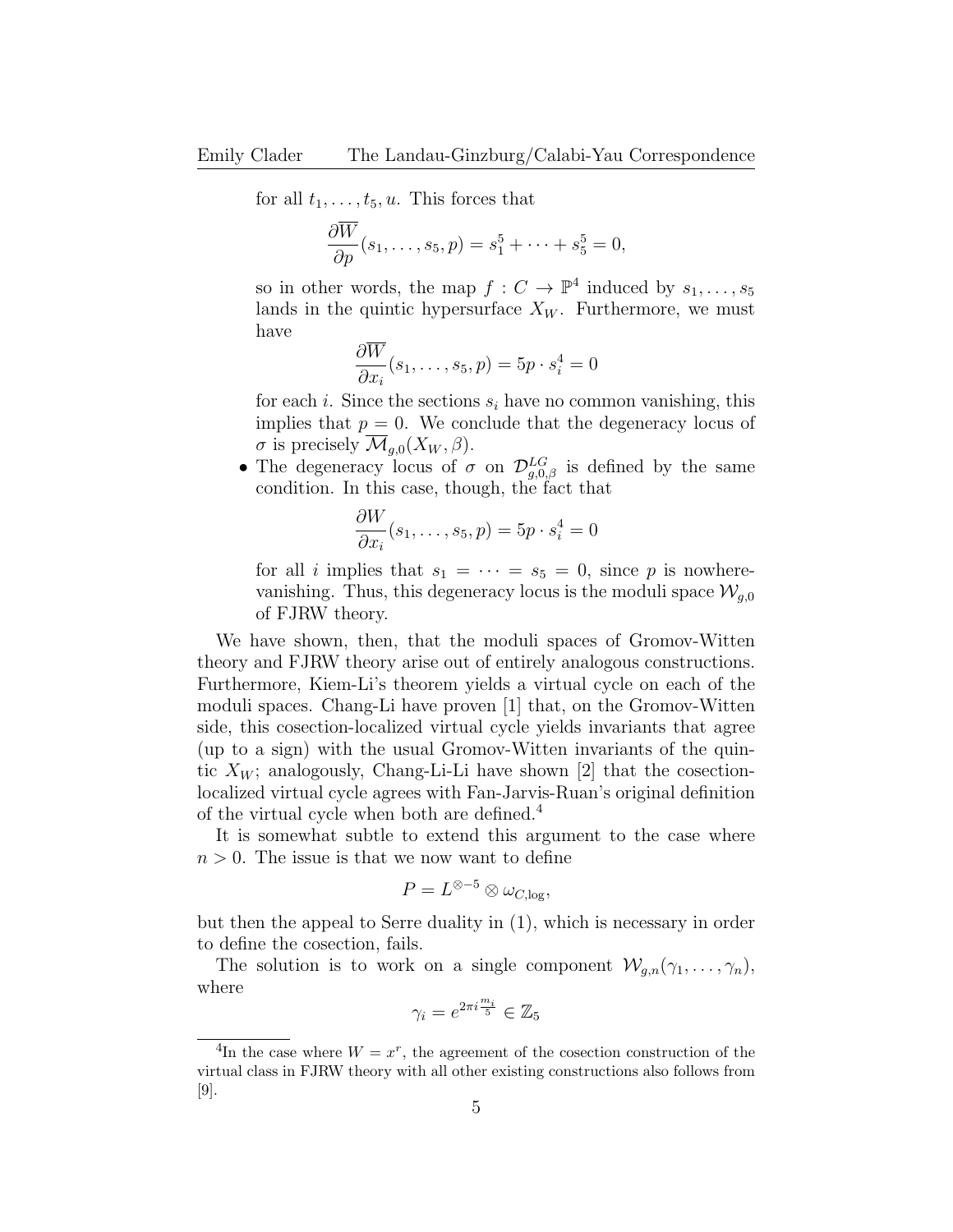gives the multiplicity of  $L$  at the *i*th marked point. Then, we set

$$
\mathfrak{S}_{g,n,\beta} = \{ (C, x_1, \dots, x_n, L, s_1, \dots, s_5, p) \mid s_i \in H^0(L), \ p \in H^0(P) \},
$$

where C is a stable curve with  $\mathbb{Z}_5$  orbifold structure *only* at nodes and

$$
P := L^{\otimes -5} \otimes \omega_{C,\log} \otimes \mathcal{O}\left(-\sum_{i=1}^n m_i[x_i]\right).
$$

Now, under the assumption that  $m_i \geq 1$  for all i, this maps into  $L^{\otimes -5}$  ⊗  $\omega_C$ , so the application of Serre duality in the definition of  $\sigma$ still goes through. From that point, the argument proceeds exactly as previously, and the resulting moduli space on the Gromov-Witten side is still  $\overline{\mathcal{M}}_{q,n}(X_W, \beta)$ . On the Landau-Ginzburg side, one obtains a moduli space parameterizing

$$
(C, x_1, \ldots, x_n, L, \varphi),
$$

in which

$$
\varphi: L^{\otimes 5} \cong \omega_{C,\log} \otimes \mathcal{O}\left(-\sum_{i=1}^n m_i[x_i]\right).
$$

Recall, however, that this is precisely the equation that  $|\tilde{L}|$  satisfies on  $|\tilde{C}|$  when  $\tilde{L}$  is a fifth root of  $\omega_{\tilde{C},\log}$  on an orbifold curve  $\tilde{C}$ . Indeed, forgetting the orbifold structure at the marked points shows the above moduli space to be isomorphic to the moduli space  $\mathcal{W}_{q,n}(\gamma_1,\ldots,\gamma_n)$  of FJRW theory.

Remark 2.0.2. The cosection construction yields a virtual class only on components  $W_{q,n}(\gamma_1,\ldots,\gamma_n)$  of the moduli space on which every  $\gamma_i$  is narrow. Thus, it can be applied only in situations where the FJRW invariants are known to vanish— or, as explained in the previous lecture, can be defined to vanish while preserving the properties of a CohFT— on the remaining components.

## 3. The Landau-Ginzburg/Calabi-Yau correspondence for THE QUINTIC

Equipped with a definition of the virtual cycle for FJRW theory, we are ready to state the genus-zero correspondence for the quintic:

Theorem 3.0.3 (Chiodo-Ruan [5]). The genus-zero FJRW theory of  $(W, \langle J \rangle)$  can be encoded in a generating function  $J^{F J R W}(t, z)$  taking values in  $\mathcal{H}_{W,\langle J\rangle}$ , which is analogous to the  $H^*(X_W)$ -valued Gromov-Witten J-function  $J^{GW}(q, z)$  for the quintic threefold  $X_W \subset \mathbb{P}^4$ . After identifying  $q = t^{-5}$ , these two J-functions are related by a change of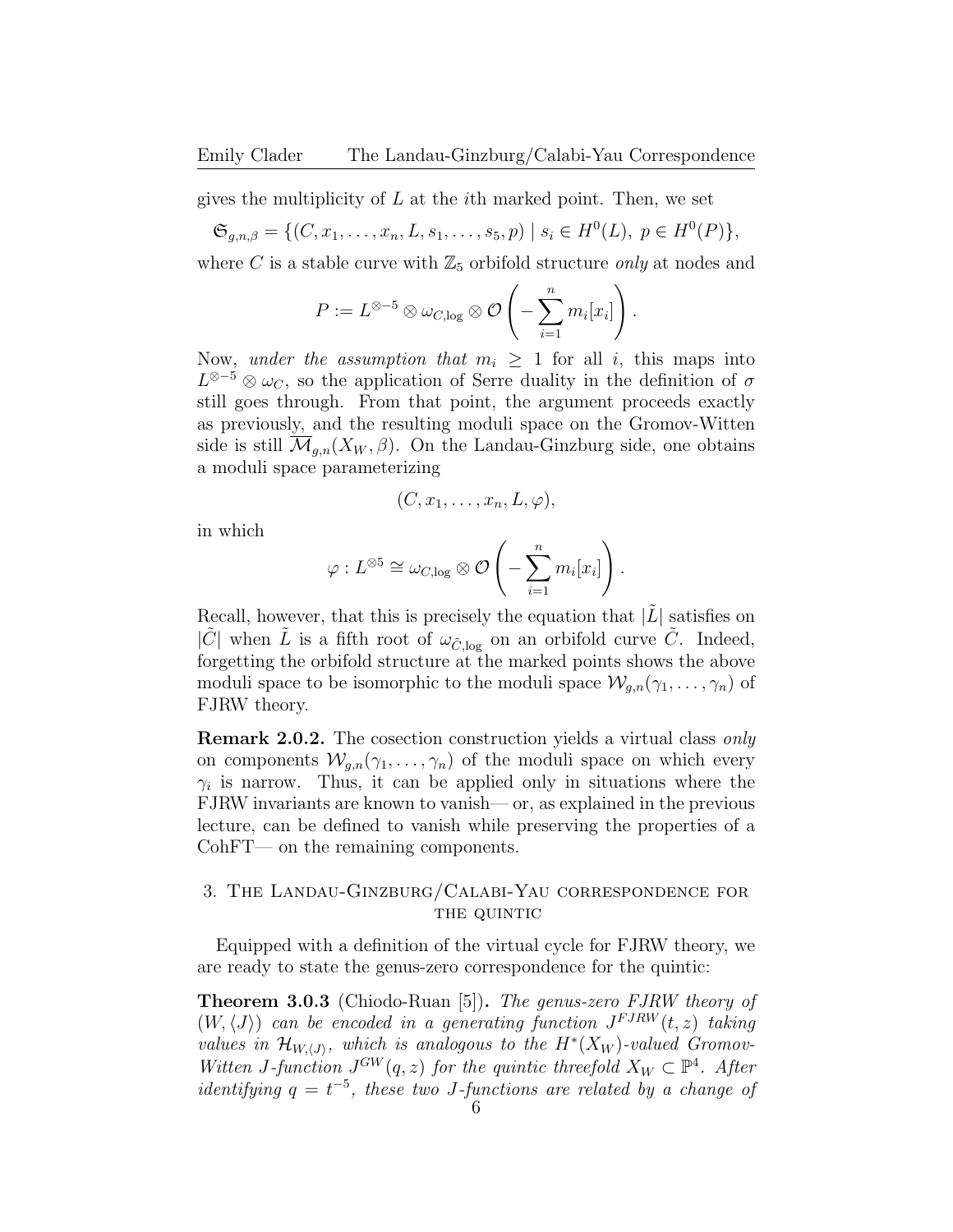variables in q and t, an analytic continuation, and a linear transformation in the state space coordinate.

More generally, Chiodo-Iritani-Ruan [3] have proven the LG/CY correspondence for any hypersurface in weighted projective space with the group  $G = \langle J \rangle$ .

While the cosection construction is very useful in motivating the connection between the FJRW theory of  $(W, \langle J \rangle)$  and the Gromov-Witten theory of  $X_W$ , it does not directly lead to any proof of this result in the way that the argument of Section 1 led to a proof of the state space isomorphism.

Rather, Chiodo-Ruan prove the Landau-Ginzburg/Calabi-Yau correspondence in roughly the following steps:

- (1) Realize the FJRW theory of  $(W,\langle J \rangle)$  as a twisted theory over the moduli space of curves.
- (2) By relating the twisted to the untwisted theory, construct an explicit function  $I^{FJRW}(t, z)$  as a hypergeometric modification of the untwisted J-function. This differs from  $J^{FRW}(t, z)$  via a change of variables, essentially by construction.
- (3) Observe that, when expanded in a basis for the state space,  $I^{FJRW}(t, z)$  encodes a basis of solutions to the same Picard-Fuchs equation as does  $I^{GW}(q, z)$ . Thus, after an analytic continuation from  $q = 0$  to  $t = 0$  and a linear transformation matching the two bases of solutions, the two I-functions coincide.

Since Chiodo and Ruan's work, a simpler proof of the correspondence has been given by Ross-Ruan [10] using the notion of quasimaps developed by Ciocan-Fontanine and Kim.

## 4. Generalizing to complete intersections

The Landau-Ginzburg/Calabi-Yau correspondence, as stated above, relates the Gromov-Witten theory of a Calabi-Yau hypersurface in weighted projective space to the FJRW theory of a polynomial W. We would like to generalize this statement to Calabi-Yau complete intersections, but in order to do so, it is necessary to define a Landau-Ginzburg theory associated to a collection of polynomials rather than just one.

Let  $W_1, \ldots, W_r \in \mathbb{C}[x_1, \ldots, x_N]$  be a collection of homogeneous polynomials of the same degree d defining a nonsingular Calabi-Yau complete intersection

$$
X_{\overline{W}} = \{W_1 = \dots = W_r = 0\} \subset \mathbb{P}^{N-1}.
$$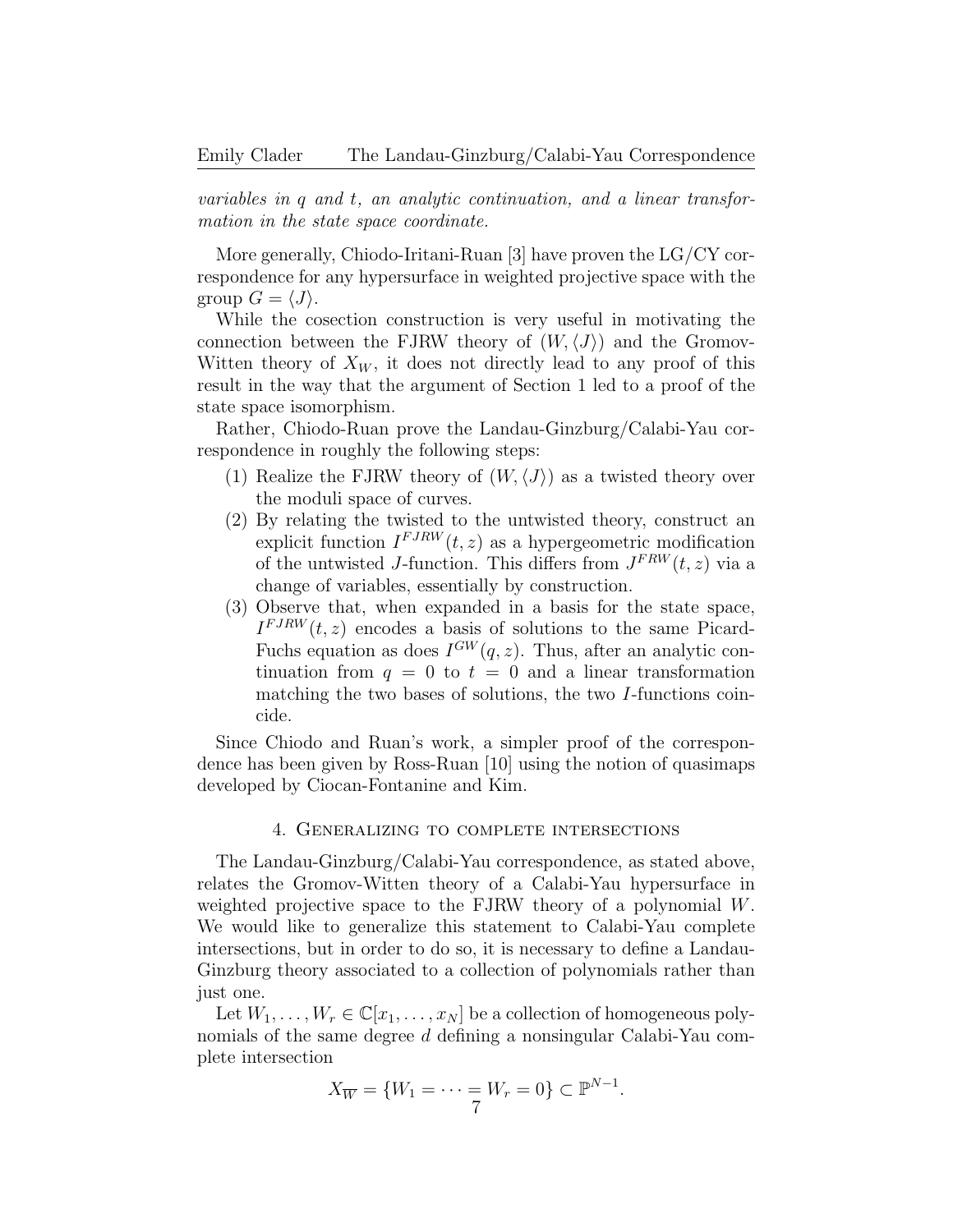(More generally, one can allow  $W_1, \ldots, W_r$  to be quasihomogeneous of the same weights, but we will restrict to the homogeneous case for ease of exposition.)

Then the polynomial

$$
\overline{W}(x_1,\ldots,x_N,p_1,\ldots,p_r)=p_1W_1(\mathbf{x})+\cdots+p_rW_r(\mathbf{x})
$$

gives a well-defined map out of the (non-separated) quotient

$$
\frac{\mathbb{C}^N\times \mathbb{C}^r}{\mathbb{C}^*},
$$

where  $\mathbb{C}^*$  acts by

$$
\lambda(x_1,\ldots,x_N,p_1,\ldots,p_r)=(\lambda x_1,\ldots,\lambda x_N,\lambda^{-d}p_1,\ldots,\lambda^{-d}p_r).
$$

The two maximal separated subquotients given by imposing  $\mathbf{x}\neq 0$  or  $\mathbf{p} \neq 0$  are:

$$
\frac{({\mathbb C}^N\setminus\{0\})\times{\mathbb C}^r}{{\mathbb C}^*}={\mathcal O}_{{\mathbb P}^{N-1}}(-d)^{\oplus r}
$$

and

$$
\frac{\mathbb{C}^N\times (\mathbb{C}^r\setminus\{0\})}{\mathbb{C}^*}=\mathcal{O}_{\mathbb{P}(d,\ldots,d)}(-1)^{\oplus N}.
$$

The relative cohomologies of these two orbifolds give the state spaces of the two theories:

$$
H^*(\mathcal{O}_{\mathbb{P}^{N-1}}(-d)^{\oplus r}, \overline{W}^{+\infty}) \cong H^*(\mathbb{P}^{N-1}, \mathbb{P}^{N-1} \setminus X_{\overline{W}}) \cong H^*(X_{\overline{W}}),
$$

while on the Landau-Ginzburg side, we *define* 

$$
\mathcal{H}_{\overline{W}} = H^*_{CR}(\mathcal{O}_{\mathbb{P}(d,\dots,d)}(-1)^{\oplus N}, \overline{W}^{+\infty})
$$
  
=  $H^*(\mathcal{O}_{\mathbb{P}^{r-1}}, \overline{W}^{+\infty}) \oplus H^*(\mathbb{P}^{r-1})^{\oplus d-1}.$ 

One can show, by an argument analogous to the hypersurface case, that

$$
H^*(X_{\overline{W}}) \cong \mathcal{H}_{\overline{W}}.
$$

The proof of this fact appears in unpublished work of Chiodo-Nagel [4]. In the special cases where  $X_{\overline{W}}$  is a Calabi-Yau threefold complete intersection, it can also be found in [7].

From here, the route to a moduli space and virtual cycle on the Landau-Ginzburg side is reasonably clear by analogy to the hypersurface case. For example, when  $n = 0$ , one defines

$$
\mathfrak{S}_{g,0,\beta} = \{ (C, L, s_1, \dots, s_N, p_1, \dots, p_r) \mid s_i \in H^0(L), \ p_j \in H^0(P) \},
$$

where

$$
P=L^{\otimes -d}\otimes \omega_C.
$$

This has two Deligne-Mumford substacks: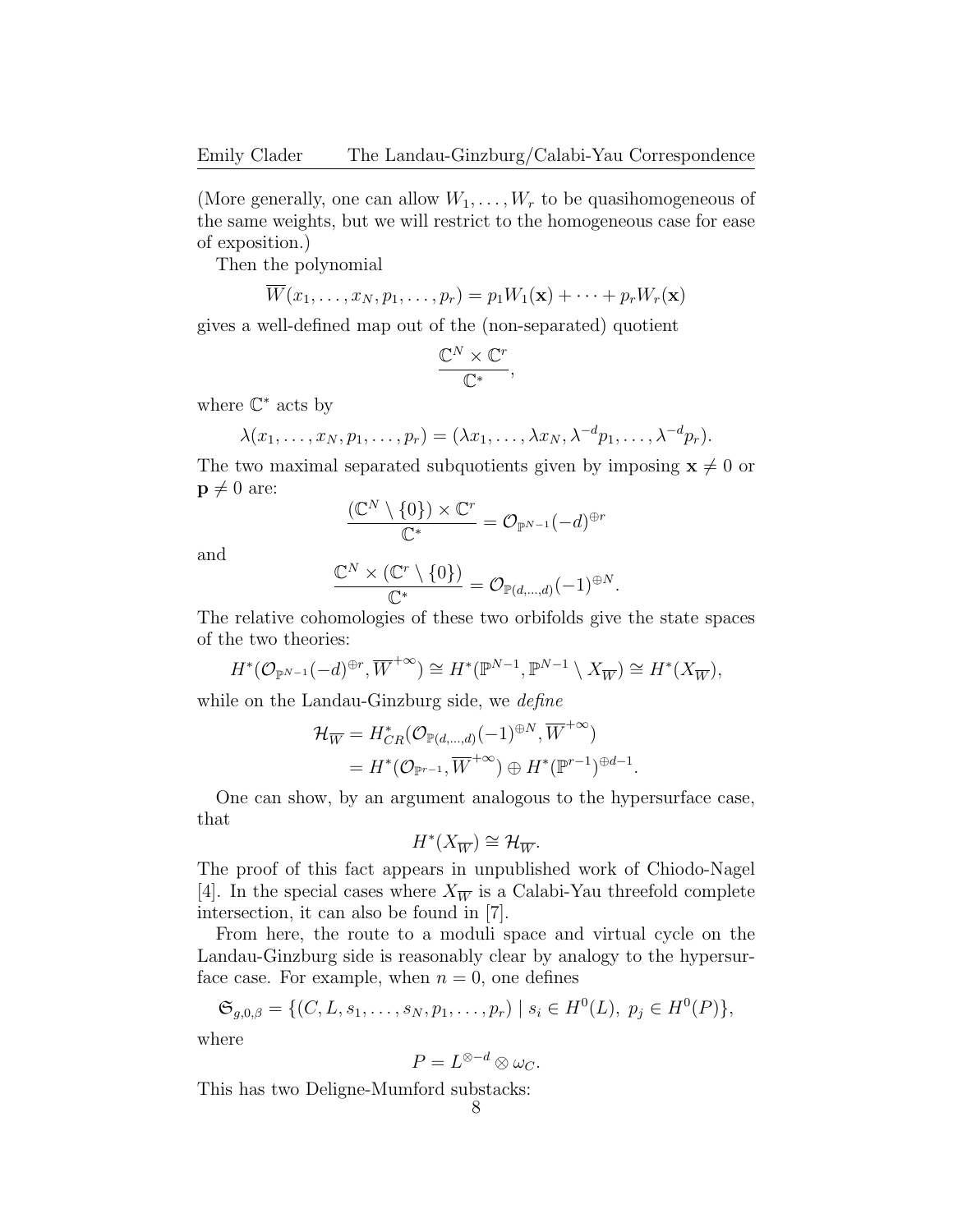• The locus on which  $s_1, \ldots, s_N$  define a stable map to  $P^{N-1}$ yields

$$
\mathcal{D}_{g,0,\beta}^{CY} = \{ (C, f: C \to \mathbb{P}^{N-1}, p_1, \ldots, p_r) \mid p_j \in H^0(f^*\mathcal{O}(-d) \otimes \omega_C) \}.
$$

• The locus on which  $p_1, \ldots, p_r$  define a stable map to  $\mathbb{P}^{r-1}$  yields

$$
\mathcal{D}_{g,0,\beta}^{LG} = \{ (C, L, f : C \to \mathbb{P}^{r-1}, s_1, \ldots, s_N) \mid \substack{L^{\otimes d} \cong f^* \mathcal{O}(-1) \otimes \omega_{C}, \atop s_i \in H^0(L)} \}.
$$

The derivatives of  $\overline{W}$  can again be used to define a cosection on either of these two moduli spaces. It is straightforward to check that the degeneracy locus of this cosection is

$$
\overline{\mathcal{M}}_{g,0}(X_{\overline{W}}, \beta) = \{ (C, f : C \to X_{\overline{W}} \subset \mathbb{P}^{N-1}, p_1 = \dots = p_r = 0 \} \subset \mathcal{D}_{g,0,\beta}^{CY}
$$

on the Calabi-Yau side and is

$$
\{(C, L, f: C \to \mathbb{P}^{r-1}) \mid L^{\otimes d} \cong f^* \mathcal{O}(-1) \otimes \omega_C\} \subset \mathcal{D}_{g,0,\beta}^{LG}.
$$

This latter is defined to be the moduli space on the Landau-Ginzburg side, and the virtual cycle is defined to be the result of cosection localization.

More generally, the moduli space of the Landau-Ginzburg theory is defined to have components  $\widetilde{M}_{g,(m_1,\dots,m_n)}(\mathbb{P}^{r-1},\beta)$  for each choice of  $m_1, \ldots, m_n \in \{0, 1, \ldots, d-1\}$ . Such a component parameterizes

$$
\{(C; x_1, \ldots, x_n; L, f : C \to \mathbb{P}^{r-1}) \mid \substack{L^{\otimes d} \cong f^* \mathcal{O}(-1) \otimes \omega_{C, \log}, \\ \text{mult}_{x_i}(L) = m_i} \}.
$$

As long as  $m_i \geq 1$  for each i, a virtual cycle can be obtained via the cosection construction.

Correlators, then, must be defined as integrals against these virtual cycles. Recall that

$$
\mathcal{H}_{\overline{W}}=H^*(\mathcal{O}_{\mathbb{P}^{r-1}},\overline{W}^{+\infty})\oplus H^*(\mathbb{P}^{r-1})^{\oplus d-1},
$$

with all but the first being narrow sectors. For narrow insertions, we define the correlator  $\langle \tau_{a_1}(\phi_1^{(m_1)})$  $\binom{(m_1)}{1} \cdots \tau_{a_n}(\phi_n^{(m_n)})_{g,n,\beta}$  to be

$$
\int_{\widetilde{[M}_{g,(m_1,...,m_n)}(\mathbb{P}^{r-1},\beta)]^{\text{vir}}} \psi_1^{a_1} \text{ev}_1^*(\phi_1) \cdots \psi_n^{a_n} \text{ev}_n^*(\phi_n),
$$

where  $\phi_i^{(m_i)}$  denotes the element  $\phi_i \in H^*(\mathbb{P}^{r-1})$  in the sector indexed by  $m_i \in \{1, \ldots, d-1\}$ . Any correlator with an insertion from the broad sector  $H^*(\mathcal{O}_{\mathbb{P}^{r-1}}, \overline{W}^{+\infty})$  is defined to be zero.

Having made this definition, the theorem is exactly analogous to Chiodo-Ruan's result: